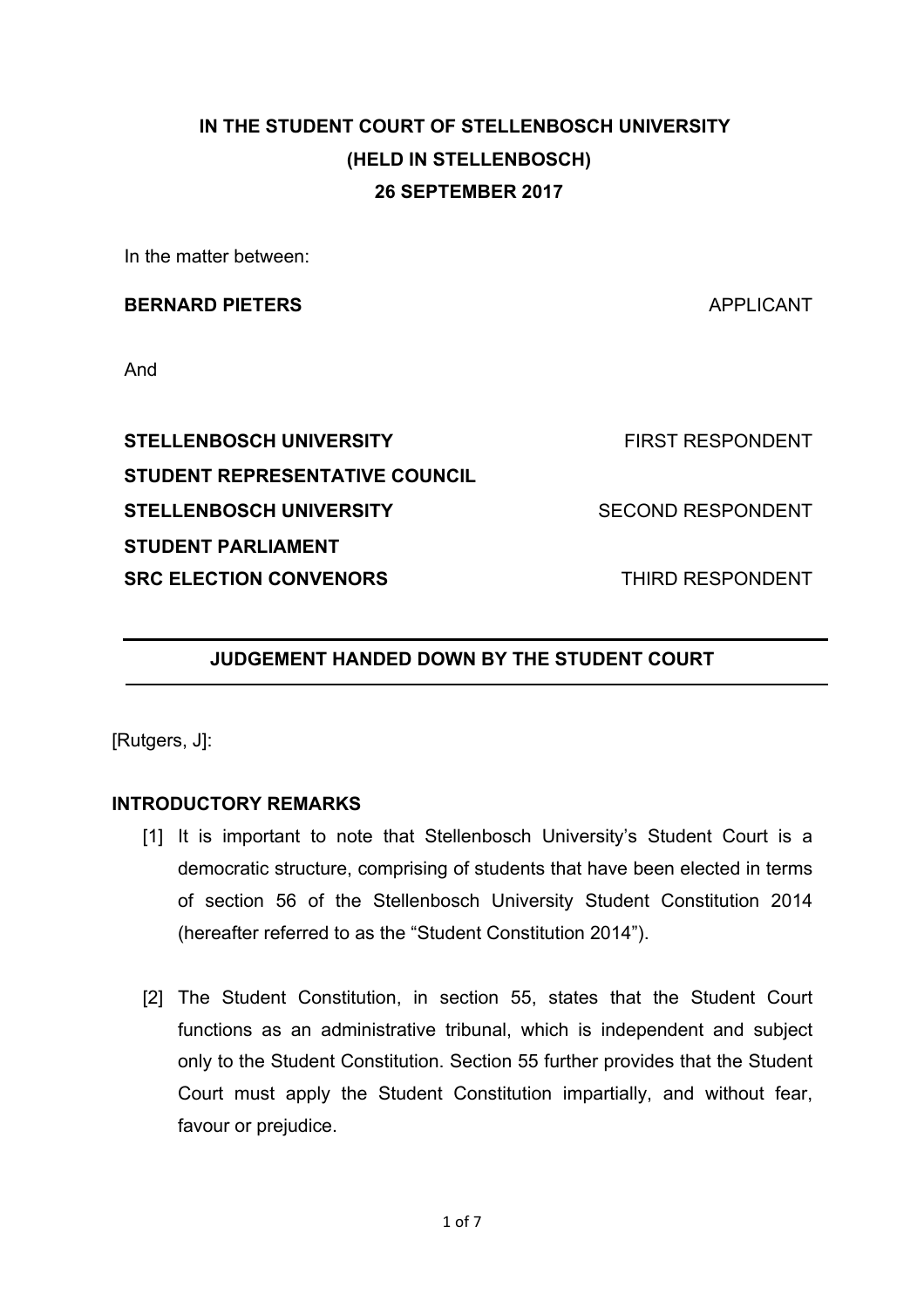[3] Lastly, this court determines its own procedure, giving due consideration to the rules of natural justice and the need for the court to be accessible. These functions are to be performed objectively, transparently and in the utmost good faith.

## **FACTUAL BACKGROUND**

- [4] The applicant has approached this Court alleging, *inter alia*, that the Student Constitution 2014 version 2.4 is invalid and that, as a result, the current Student Representative Council ("SRC") election process is null and void, as it was conducted in accordance with the provisions of the aforementioned Constitution.
- [5] According to the applicant, in order for the Student Constitution to be valid, it has to be served before the University Council. The basis of this contention is that the Student Constitution 2011 version 2.2 ("Student Constitution 2011") provides as follows:

"This Constitution was adopted by the Student Representative Council on xx xxxx 2011, adopted by the students in a referendum on xx xxxx 2011 and was approved by the University Council on xx xxxx 2011. The Afrikaans version of this document will take precedence in case of any interpretation disputes"

- [6] In support of his interpretation, the applicant alleges that the previous Registrar of Stellenbosch University indicated that the Council had to approve the Student Constitution 2014, that the aforementioned Constitution had not yet been served before the Council for approval and that, as result, it had no official status. Furthermore, the applicant has asked that all financial decisions taken by, and the funding of, the SRC from 2014 be examined and audited by an independent auditing company.
- [7] The various respondents, however, argue that the Student Constitution 2014 is the valid Constitution and, therefore, the results of the current SRC election, as well as previous SRC elections conducted in accordance with the provisions of the aforementioned Constitution, are valid and binding. The basis of their argument is that nowhere in either version of the Constitution is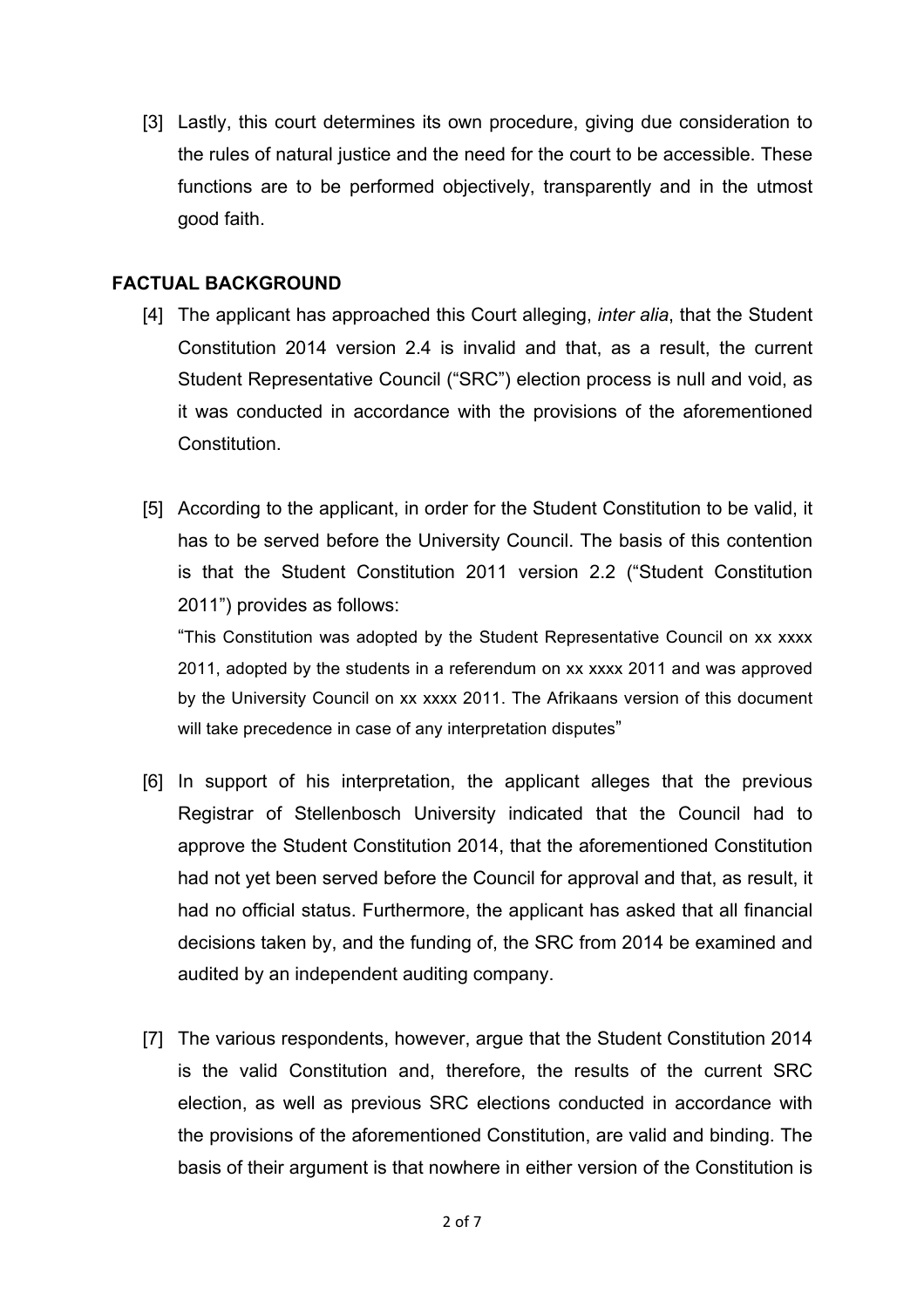it stated that approval by the University Council is a validity requirement for the commencement, repeal or amendment of the Student Constitution.

[8] Before this court engages with the validity of the Student Constitution 2014, there are certain points *in limine* which have been raised, and which this court must address.

## **URGENCY**

- [9] Section 6(4) of the Stellenbosch University Student Court rules of procedure ("Rules of Procedure") provide as follows: "In an urgent application, the Court may dispense with the forms and service provided for in these Rules and may dispose of the matter at such a time and place and in such manner, which shall as far as practically possible, be in accordance with the procedure set out in these Rules"
- [10] The rules of procedure allow the Court to dispense with the generally accepted, and followed, procedure should it not practically be possible to act in accordance with such procedure.
- [11] The applicant alleges that because the SRC election process is currently underway (at the time that the application was instituted), and that the election of the Student Parliament Speaker has recently taken place, that the matter at hand, namely the validity of the Student Constitution 2014, is an urgent one. It is the opinion of this court that, although the SRC elections, which were being conducted according to the Student Constitution 2014, were underway at the time of this application, the urgency of the applicant's case was self-created.
- [12] The evidence that the applicant provided, i.e. the Notes of the meeting of the University Council, the term report of the Renita van Zyl, and the email from the Registrar of the University, were all dated 28 November 2011, June 2014, and 19 February 2016 respectively. The applicant has waited, with evidence in hand, for the election to proceed. The applicant was therefore in a position to bring this application at an earlier date.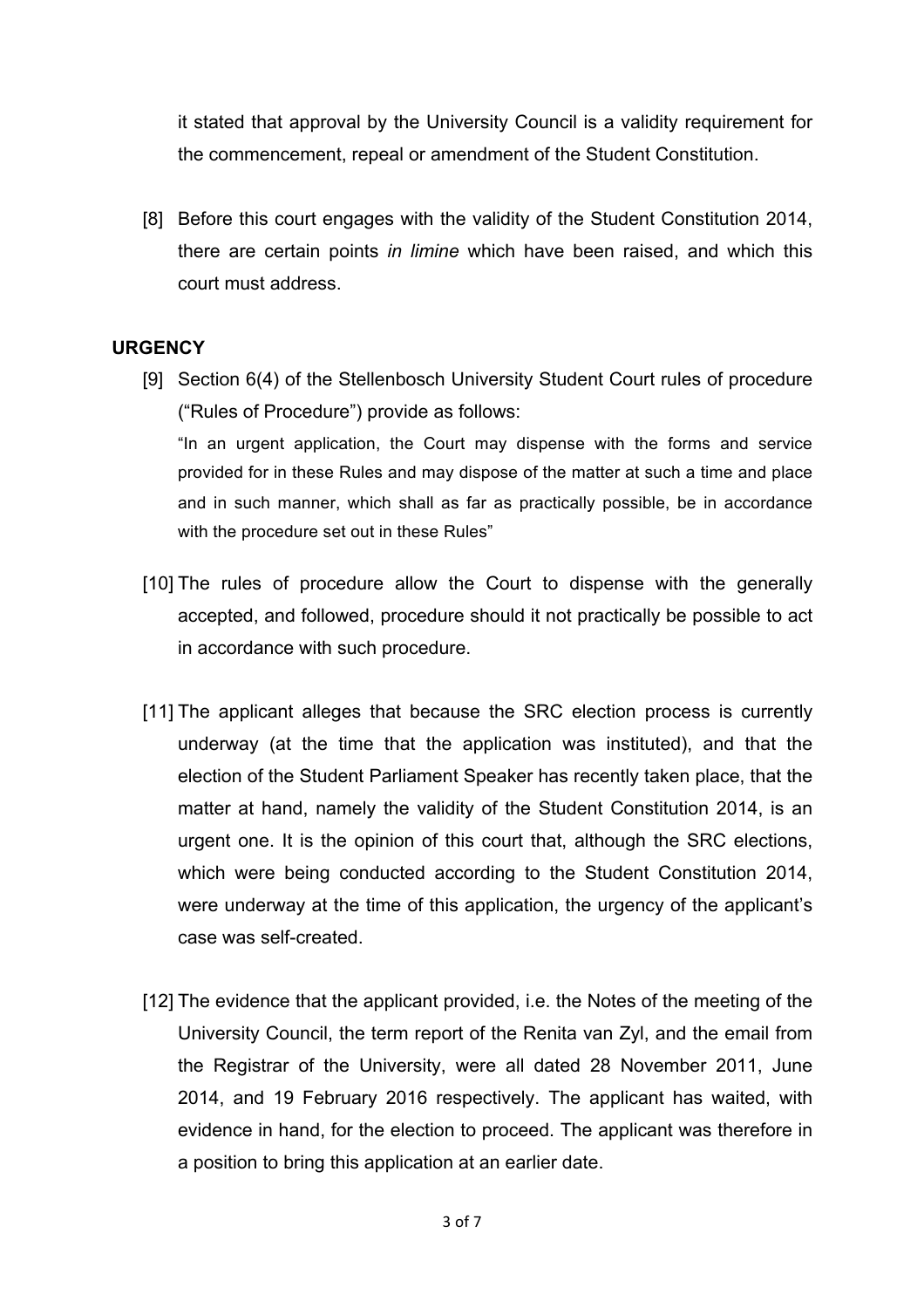## *LOCUS STANDI*

- [13] The Student Constitution 2014 provides, in section 64, that all students and student bodies, and only students and student bodies, can bring cases before this court. Pagel A correctly held, in *Walker v Jooste and Others* that "While the Student Constitution only refers to bringing an application, it must be understood that those who cannot bring cases, cannot have cases brought against them".<sup>1</sup>
- [14] In his application, the applicant cited the Senior Director of Student Affairs and Chairperson of the Stellenbosch University Council are not students or members of a student body and as a result, cannot be respondents in this matter.
- [15] The applicant also cited Summer van Haght as a respondent solely "for not having furnished, despite repeated requests, any proof of the legitimacy of this student constitution". This averment does not set out a case against the cited party. Furthermore, the order sought has no bearing on the rights or interests of the party. Therefore, she is also removed from the matter.
- [16] Inge Odendaal was also cited as a respondent in the matter "for her role in establishing an unconstitutional student parliament". If it is assumed that Student Parliament was established unconstitutionally, it would still not be clear why she would be a party to *this* matter. As above, no case has been made out against her, nor is the order sought against her. She is also removed from the matter.

# **JURISDICTION**

[17] Section 62 of the Student Constitution 2014 (Section 60 of the Student Constitution 2011) sets out the jurisdiction of the Student Court. The aforementioned sections state the following:

"The Student Court has the power to –

<u> 1989 - Johann Barn, mars ann an t-Amhain an t-Amhain an t-Amhain an t-Amhain an t-Amhain an t-Amhain an t-Amh</u>

<sup>&</sup>lt;sup>1</sup> Walker v Jooste para 12.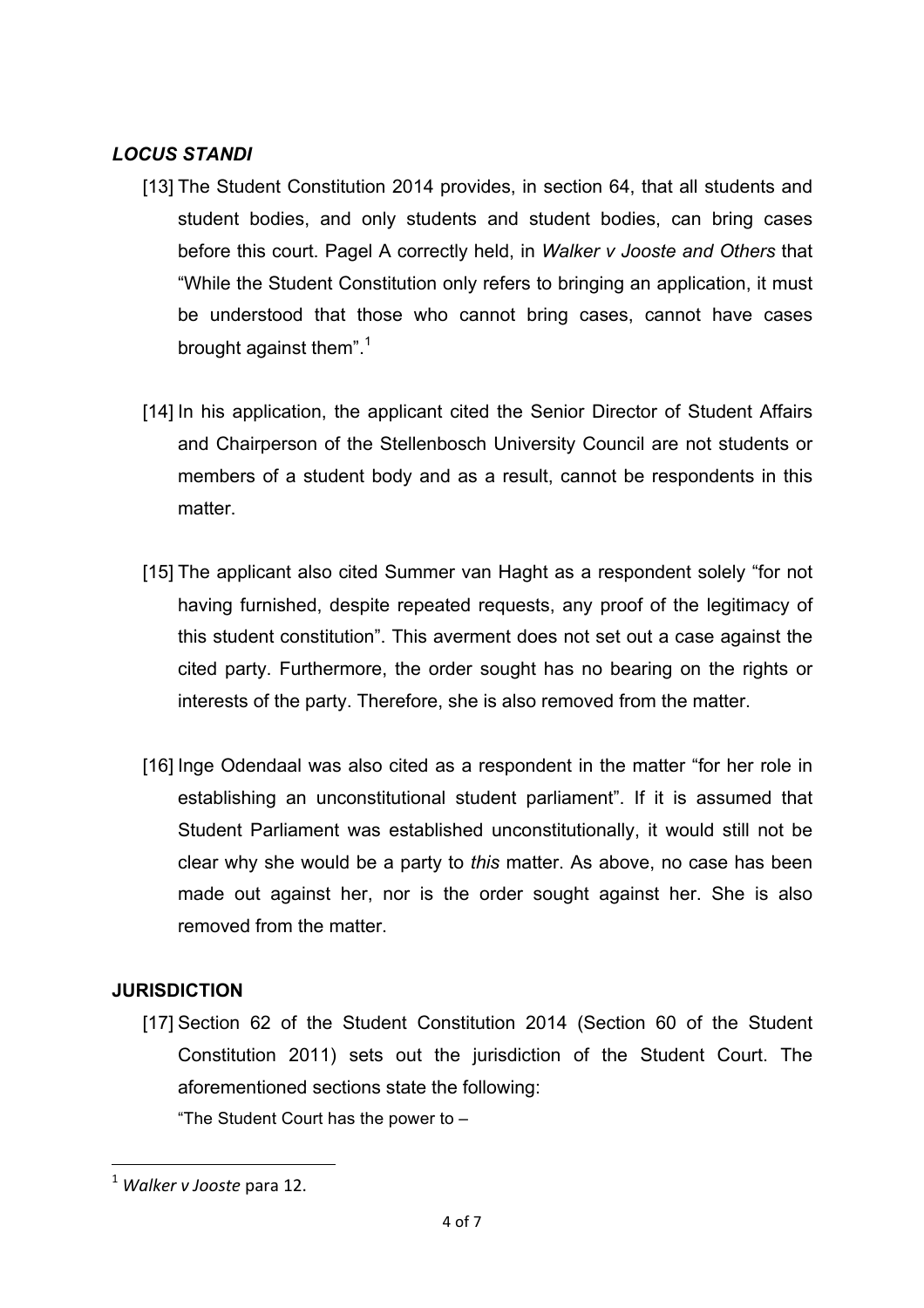- (a) give an interpretation, or to confirm the interpretation of a party before the Court, regarding –
	- (i) this Constitution; or
	- (ii) any empowering provision in terms of which a student body or a member of student body exercises power;
- (b) decide on the constitutionality of any action or omission of a student body or member thereof;
- (c) review any decision of a student body or a member thereof whereby the rights or legitimate expectations of a student or group of students are materially and adversely affected;
- (d) make a final decision regarding any matter where the parties consent to the jurisdiction of the Court; and
- (e) decide on all other matters which this Constitution places under the jurisdiction of the Student Court."
- [18] Section 62 of the Student Constitution 2014 gives this court jurisdiction over student bodies as well as members of those student bodies. A student body is defined, in the Student Constitution 2014, as "an organized group of students formally associated with the university".<sup>2</sup> The fourth respondent is an employee of Stellenbosch University, while the fifth respondent is chairperson of Stellenbosch University's Council. Neither the fourth or fifth respondent is a student, student body, or member of a student body, and this court therefore does not have jurisdiction to grant any order against the aforementioned respondents.

## **APPLICATION OF THE LAW TO THE FACTS**

[19] The applicant's main contention is that the Student Constitution 2014, which the SRC, this court, as well as various student governance structures recognize as valid, is invalid, and that the Student Constitution 2011 is in fact the valid Student Constitution of Stellenbosch University. According to the applicant, in order for the Student Constitution to be valid, it must be approved by the Stellenbosch University Council.

<u> 1989 - Johann Barn, mars ann an t-Amhain an t-Amhain an t-Amhain an t-Amhain an t-Amhain an t-Amhain an t-Amh</u>

 $2$  Section 1.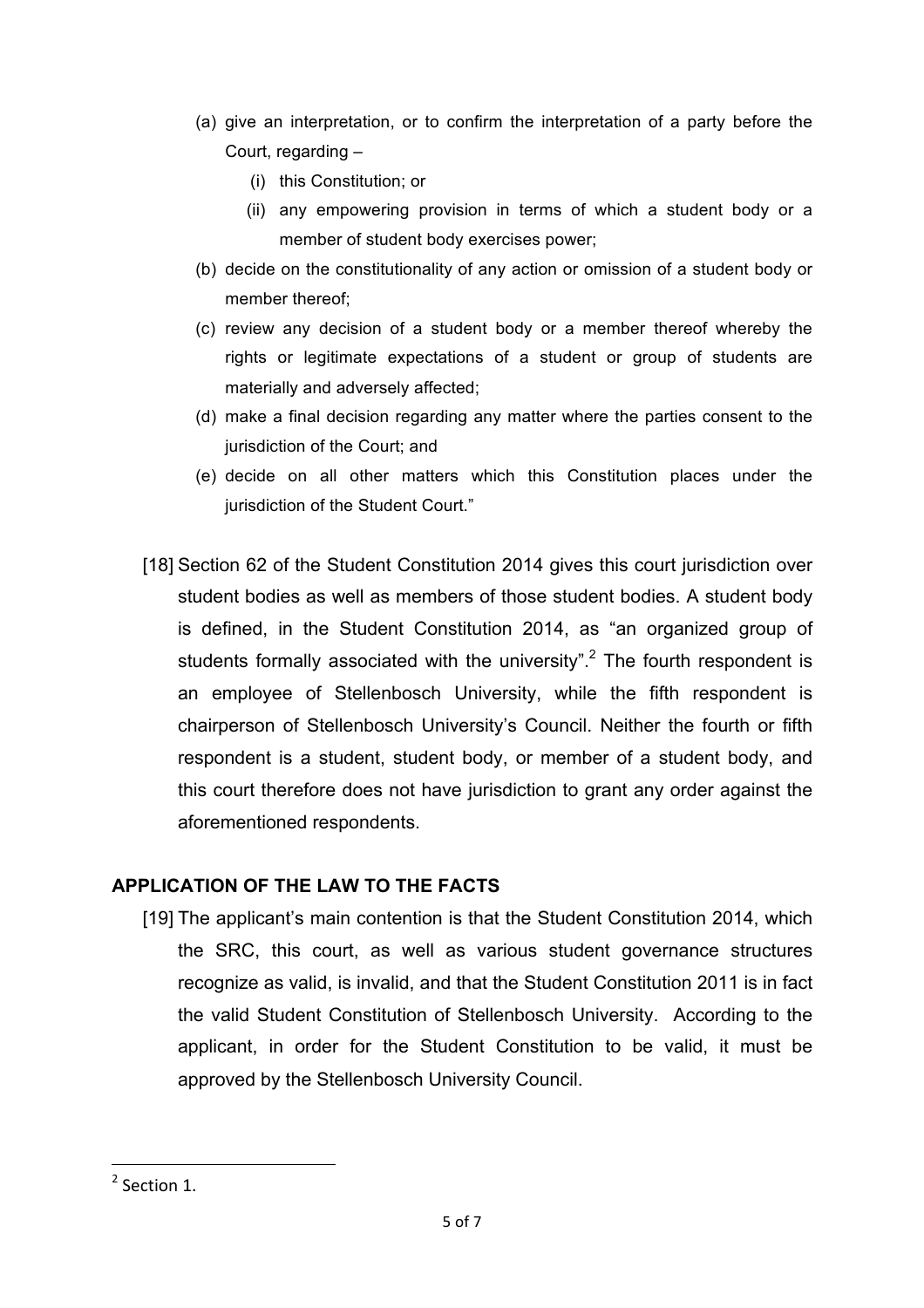- [20] The Student Constitution 2011, on the very first page, states that the Constitution was approved by the University Council in 2011. Reference to such approval by the University Council is also found on the Student Constitution of 2014. There is, however, no provision in the 2011 or 2014 version of the Student Constitution, or the Statute of Stellenbosch University, which states that approval by the University's Council is required before the Student Constitution is deemed valid.
- [21] Therefore, in the absence of any provision stating that approval by the University Council is a direct requirement; it is the opinion of this court that the University Council's approval of the Student Constitution 2011 can only be seen as an act of good faith. The Council's approval of the aforementioned Constitution merely shows that they were in agreement with the provisions of the Student Constitution, and not that such approval was in fact a validity requirement.
- [22] Thus, in order for the Constitution to be amended, the amendment procedures set out in the 2011 Student Constitution would have had to be followed. The amendment process is set out in section 96 and 98 of the 2011 Student Constitution, which provides that in order for an amendment to be valid it must be accepted by ten (10) members of the SRC and by students in a referendum. The aforementioned provisions, as well as the other provisions of the Student Constitution 2011, do not require the University Council to approve, or consent to, such amendments.
- [23] The amendments were proposed by the SRC and were accepted by students, 1141 votes to 240, in a referendum. The amendment process set out in 2011 Student Constitution was followed and the amendments set out in the 2014 version of the Student Constitution are therefore valid.
- [24] Furthermore, even if approval by the University Council was a requirement for validity, which it is not, then, as Pagel A highlighted in his minority Judgement in *Mlangeni v SRC Executive Committee and Others*, "…Council approved the amendment process outlined in the 2011 version. The question